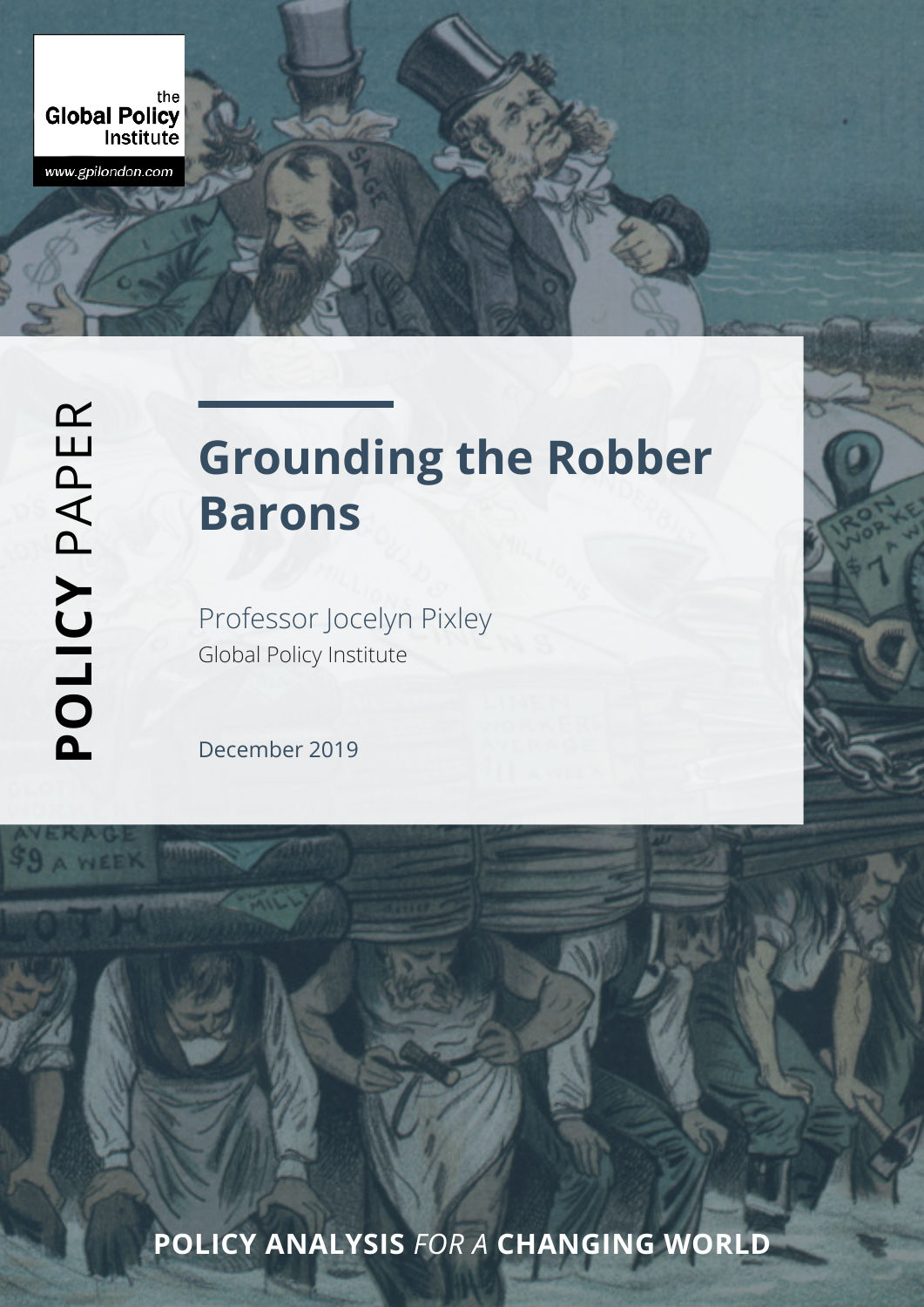# **Grounding the Robber Barons**

**Policy** Paper | December 2019

## **Author:**

PROFESSOR JOCELYN PIXLEY

Professorial Research Fellow

## **Contact:**

Jocelyn.Pixley@mq.edu.au

**Cover Image:** @ en:Puck (magazine); Mayer Merkel & Ottmann lith., N.Y.; Published by Keppler & Schwarzmann, "The Protectors of our Industry", held by the Library of Congress (United States), image in the public domain.

**Disclaimer:** The opinions expressed in this policy report are solely those of the author(s). The Global Policy Institute does not take institutional positions, but we encourage our fellows and experts to conduct their own independent research, arrive at their own conclusions, and advance policy recommendations based on their research and analysis when appropriate.

© 2019 by the Global Policy Institute, All Rights Reserved.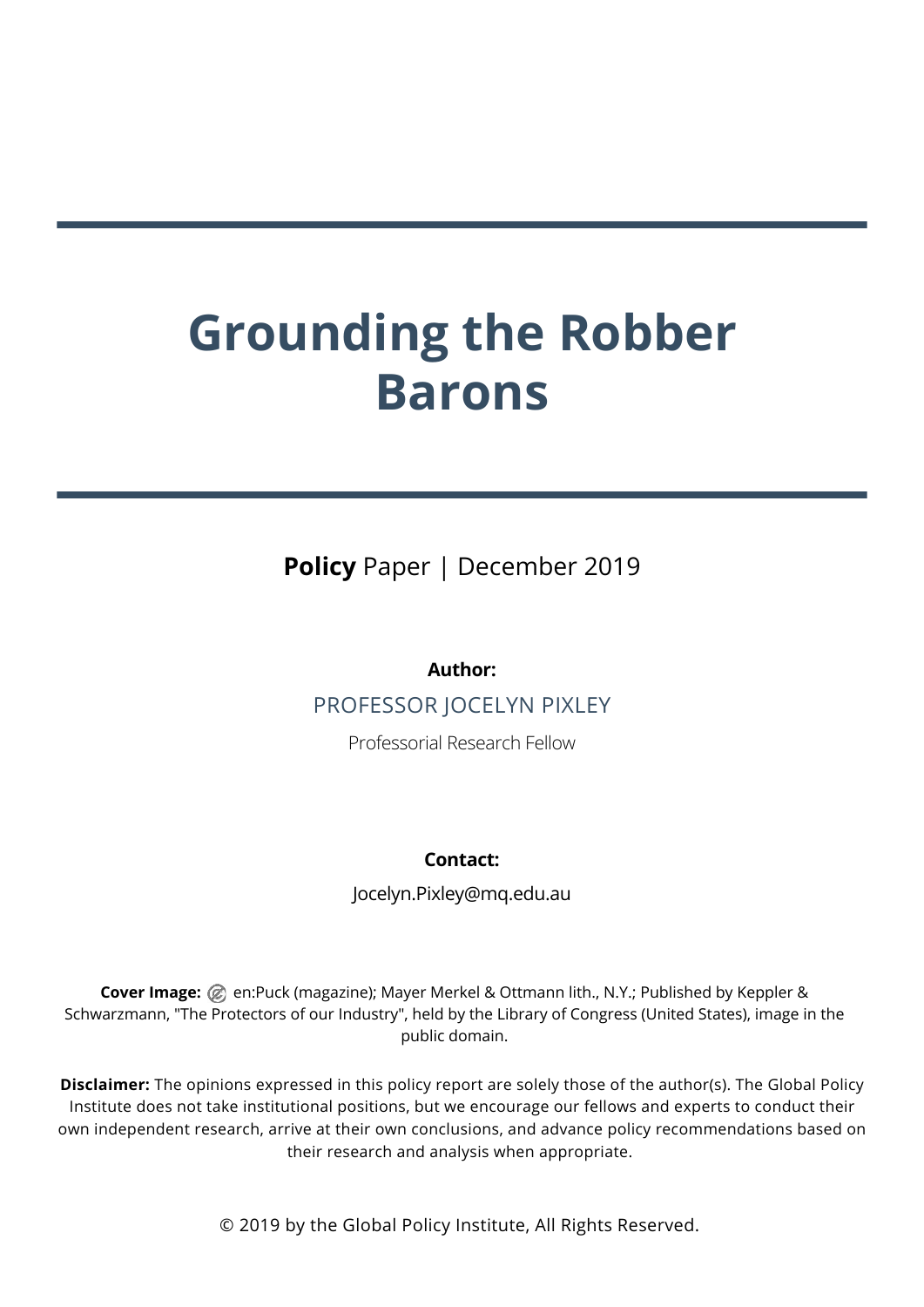## **Abstract**

The British Academy's 'Principles for Purposeful Business' report argues, 'the purpose of business is to solve the problems of people and planet profitably, and not profit from causing problems'. This is taken by most economic commentators to be self-evident. In this paper Professor Pixley begs to differ. Corporate strategy is now driven by the realization of profit through financial disruption, the undermining of competitors, and the neutering of an independent politics. The welfare of citizens is secondary, indeed accidental, and the role of skilled workers and professionals is taken for granted and where necessary ignored, even on matters of safety. Holders of common stock are also at risk. The theorist who first described this predatory business model was the American economist Thorstein Veblen whose The Theory of the Business Enterprise (1904) explained how the Robber Barons extracted such vast fortunes from their enterprises. Professor Pixley argues that the analysis is relevant once again, not least because of the re-financialization of the economy on finance's terms.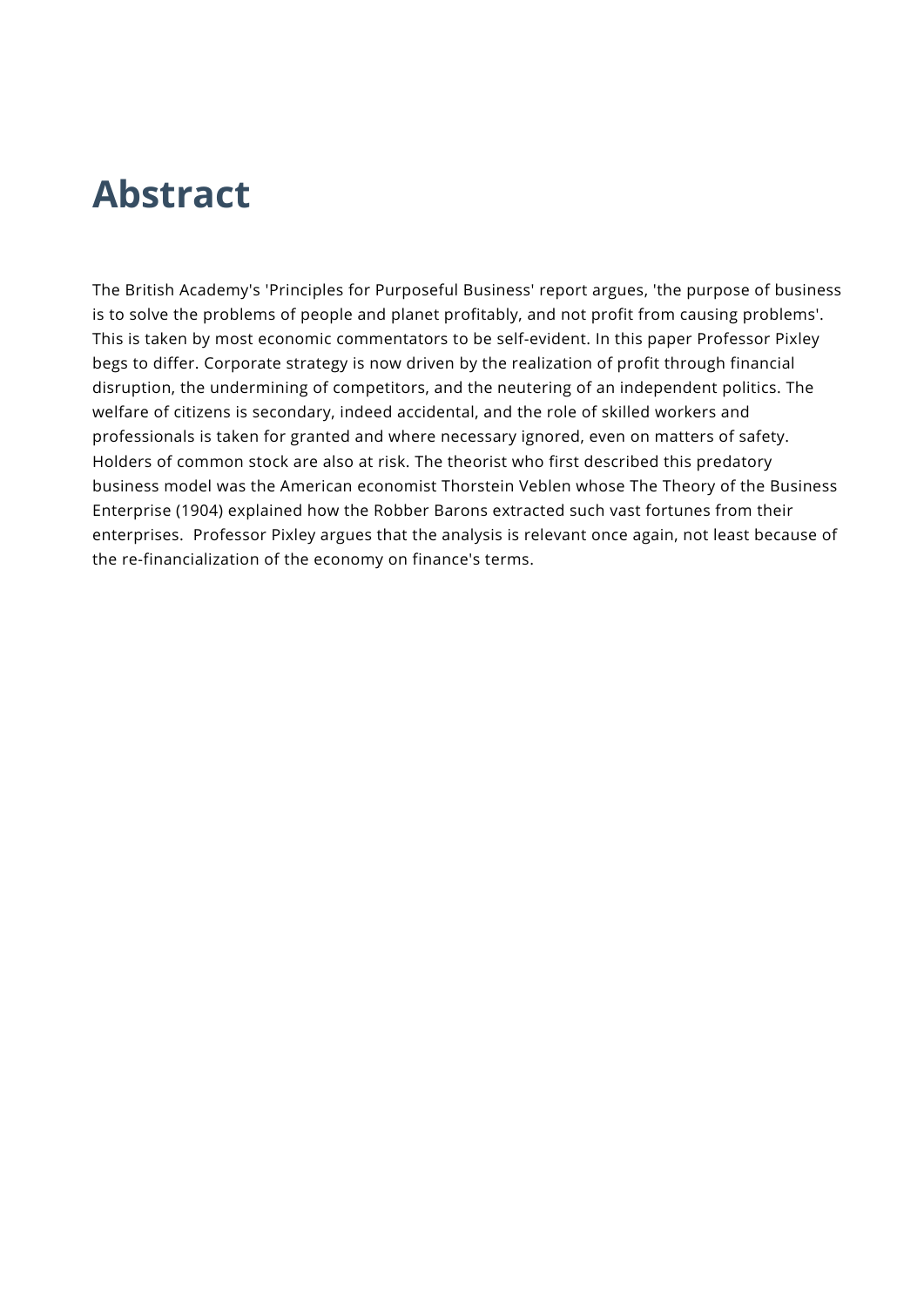'*The interest of the community at large demands industrial efficiency and serviceability of the product; while the business interest of the concern as such demands vendibility of the product; and the interests of those men who have the final discretion in the management of these corporate enterprises demand vendibility of corporate capital'.* 

Thorstein Veblen wrote this in 1904 (in *The Theory of Business Enterprise*, pp. 157-8). The statement takes a bit of decoding because this is not how we generally think of companies. Even (tepid) rethinking by many of us is out of date whereas Veblen is now up to date - or rather capitalism has returned to its old 'Robber Baron' days. Large companies are complex organizations with intricate supply chains, and they employ experts to manage them, with shareholders as the ultimate owners. Not so said Veblen. Shareholders are merely pensioners of enterprises, the real owners are the financiers who buy, sell, and consolidate companies often with credit, for example debentures or the issuing of bonds. Profit is derived by outsmarting competitors in matters of financial engineering. The underlying physical assets are irrelevant; most managers and owners are interested 'to so manage the enterprise as to enable them to buy it up or sell out … advantageously'. The successful company has to exhibit earning capacity in relation to its stock market capitalization, which is determined by the 'folk psychology' of stock markets and the PR skills of the company. What dribbles down into general economic welfare is incidental, but it does simply because of the advantages of rationalization of production on a large scale. Modern business capitalism 'is dependent on the discretion of the great holders of immaterial wealth'.[1]

Being an American, Veblen is most familiar there. And yet, Veblen's description is easily recognised by those *not* brought up in the era of managed capitalism, an era when companies had to behave, pay their taxes, and nurture at least the highly skilled workforce. The post-war restraints – on mass sackings for example – and codes disappeared as, over the last 40 years, every single conceivable market has been freed up. It is the *financier-business man* who comes out on top of the hierarchy of power - and who determines what wealth is and who will hold it.

Recent corporate outrages shock those of us over 40 but understood through Veblen these examples are simply conforming to today's business model - or rather, back to the future. The examples I outline below may seem extreme, but it is the new logic driven by the wholly impersonal mentality of the 'pecuniary or business employments' Veblen identified in 1904. When this breaks through into citizen democracy by inciting politicians with market ideology and its inducements, there remain no obstacles to outright fraudulent business practices and severe disruption.

Australia recently conducted a Royal Commission (televised like others) into the financial sector, with a 2019 Report that showed the extent of fraud and dubious dealings among banks and financial services. The corruption was remarkably like that found in earlier banking inquiries in the UK and USA after the Great Financial Crisis (GFC). A once mutually owned firm charged dead people *for* life insurance; bank boards dictated their conditions of faux compliance with the regulatory authorities and, worst of all, isolated Indigenous communities were fleeced of slender savings. A highly pro-market, socially authoritarian Government in office since 2013 had lifted all financial controls and now ignores financial malfeasance (and its own).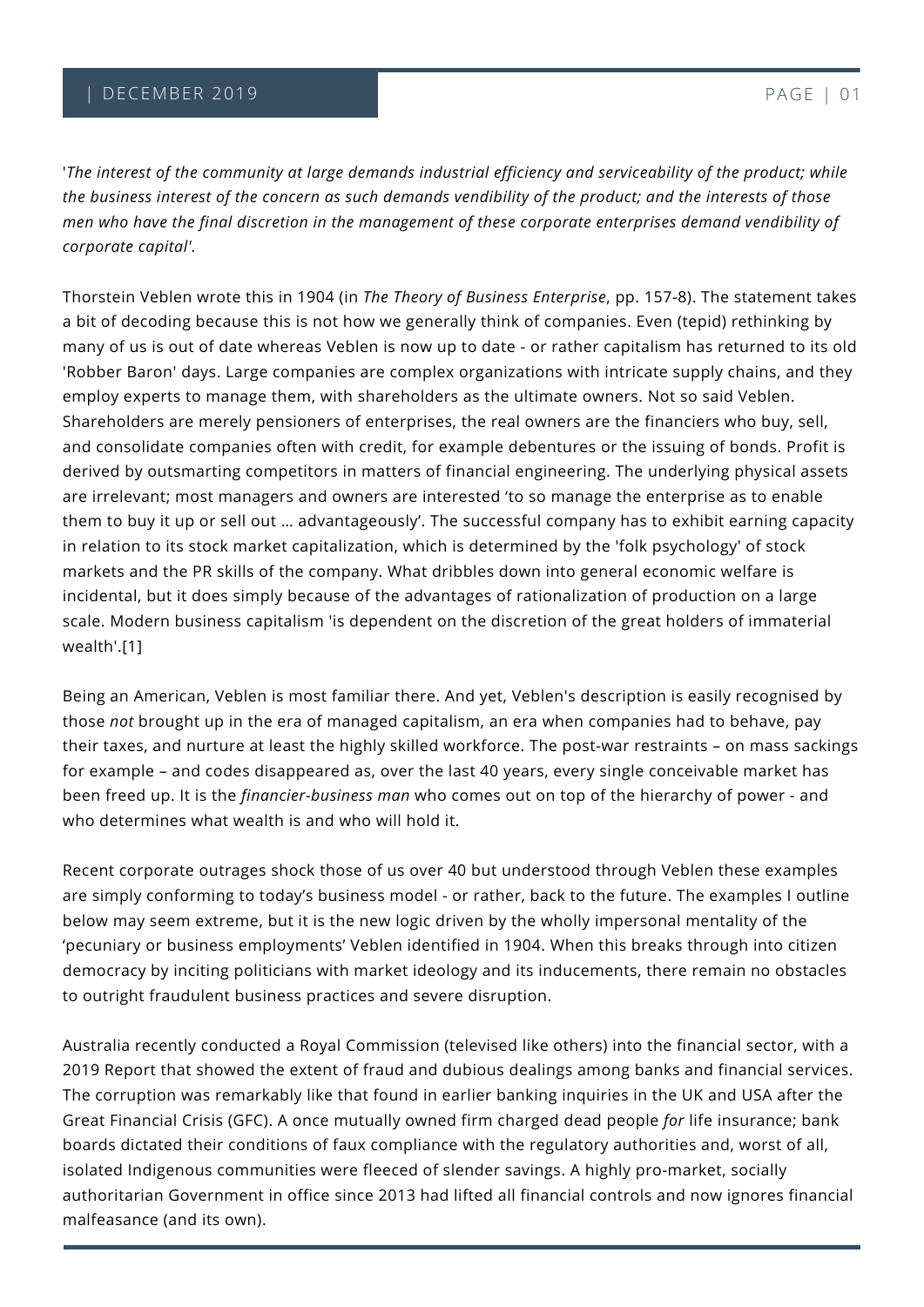The Treasurer recently hectored business to cut back share buy-backs, near to tears – such is the ideological hold of free markets and actions of the big monopolies – given his dislike of corrective policies.[2]

Australia is not a poor country, but one that has vied with the USA and UK for 200 years and sometimes was top, *per capita*, of the GDP ladder. Australia was also somewhat egalitarian but forgets that now. Water mismanagement by agribusiness sparked food farmer 'Water Baron' slogans recently. The banking Commission only reminds us that previous bank reforms of Labor governments were torn up in 2013 and most financial sectors have returned to pre-GFC practices. Indeed, the global results are worse than before, with the US example of Boeing showing the malign control by financial groups and CEOs of once reliable, ordinary airline producers, as we see further on. There are many cases though.

Robber barons is an old term eminently suited to gather these above threads to analyse the contemporary, allegedly more democratic situation, and in opposition to the current condescension towards history. The economists who have preached about the spontaneous market order that relies on authoritarian precepts ('neoliberalism' is their term not mine) remain shameless, in face of social structural evidence and alternative analyses.

Historical contexts are different (Veblen after all lived from 1857 to 1929) but similarities lie in harsh defences of unregulated private property, then and now. As well, new rigidities of status groups (lack of mobility) and hostile class relations (global and domestic) are tilted heavily towards mobile capital (against the frail and sick through to workers). Most singularly, Veblen's original logic separated the corporation from its board and executive, because the two entities have different motives. The firm produces goods or services, usually efficiently, skilfully and creatively. But top-down orders contradict these cooperative activities, as whistle-blowers inside firms, hospitals and public services, or US Democrat candidate Warren's draft 'Stop Wall Street Looting Act' attest.

The aim of corporate looters is to exact obedience from workforces and rip off bank clients, pensioners, workers, and no matter the inefficiencies and lawlessness that *working* firms and the *public* endure. Barons must knock out their rival business-financiers. Some people within cannot stand this and even complain, but many are compromised.

investments' in distanced, non-local 'coalitions' which manipulated firms' 'pecuniary side'. Marl<br>expanded but were always subject to 'disturbances', some of which could cripple or accelerate TODAY gains were made with no care for the 'welfare of the community'.[3] Comparisons with previous eras are telling although far from romantic. Veblen suggests that many early economists like Sombart and Cantillon assumed small-scale industry with owner-businessmen gaining productive efficiency and a personal livelihood, including community-based craft workshops and US small farms. That was out-of-date during Veblen's time (in Britain and Australia, much earlier): a few, like Alfred Marshall recognised changes, with a 'law of substitution'. To Veblen, this was no 'balanced process' but a shift from old owner surveillance (also in Sidney Pollard) to 'shrewd investments' in distanced, non-local 'coalitions' which manipulated firms' 'pecuniary side'. Markets 'industrial branches' and bring 'widespread derangement'. Not one to mince words, Veblen showed how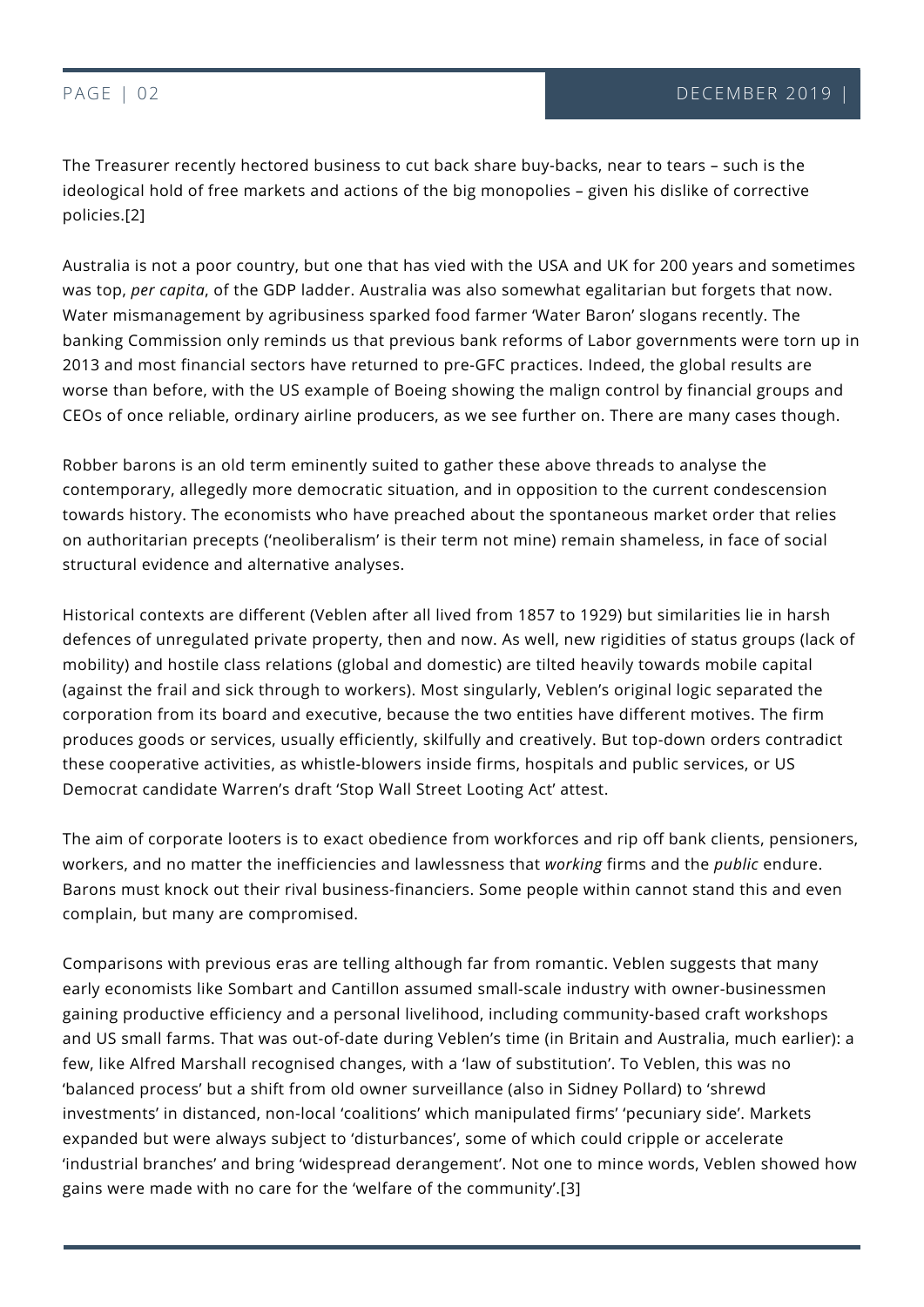This chimes with Weber on capitalism's peculiarities in the 'West' being marked by a 'cold-eyed pursuit of profit'. Veblen argued the late 19th century economists still praised the efficiency, serviceability and economies from consolidation, and regarded chronic 'perturbations as less attractive' (to study). Veblen instead insisted that disruption was primary to his 'theory of business enterprise' and of its 'principles'. That is, Captains of Industry aimed to increase ownership via 'deals' and by creating delays for other 'businessmen'. He cites 'long-drawn struggles' in US Steel Corporation with 'derangement, duplication', and how serviceability was not 'decisive'. Veblen used the US railway development as an exemplar. With the rise of the absentee owner, the results were/are drastic inefficiencies and failure of consolidation (private rail tracks built for trains to collide on competing tracks, for example). These Captains were exempt from 'unbusinesslike scruples' and now detached from small community personal market control - pre-capitalistic - and instead used advertising.[4]

The looters' motives are not for general profits alone (present tense); because rivalry is based on which corporation beats its competitors in *above average profits*, by inflicting damage. Vitality exists inside the corporation, but not among executive-financier types who aim to incapacitate. This can be by mergers, outsourcing or questioning their *competitors' probity*. Veblen's 1904 *Theory*, then, is again becoming familiar. He politely contested classical and neo-classical economics on their depiction of 'the life history of objective values' and their 'laws'. Instead, 'laws' of 'supply and demand', 'spontaneous' markets, the dubious merits of competition, *ad nauseam*, were abstracted from the life history of social relations among humankind of a given era.

Moreover, in contrast to the harmonious timelessness of orthodoxy, Veblen saw capitalism distinguished by how the 'financier-businessman' depends on 'the metaphysical stability of the money unit'. Although money's value is never stable (and so, is not and cannot be orthodoxy's 'objective value'), it is this business 'man' who is at the 'seat of depressions and exaltations'.[5] Everything that is counted is 'run in terms of the value unit', and a *reduction* of earnings, as so 'rated' in those terms

*…is felt as an impoverishment … even if it carries no hardship in the way of a reduced command over the material means of production, of life, or of comfort. … A business man's rating … rests on the pecuniary magnitude … not on the mechanical serviceability of his establishment or output. An enhancement is a source of gratification and self-respect … Veblen (1904, pp. 232-3)*

Another pertinent comment is that vital 'recapitalisation' for an ailing firm is resisted if loans or securities fund the enterprise, because fixed charges retard any adjustment and prolong depression. As experienced recently, the interest rate is the relevant cost, but, not to Veblen whether the rate is 'too' high or low relatively, or it rises or falls, but that it exists. Veblen further says that regardless, it is the money unit that is counted, whereas inside the firm, 'mechanical efficiency' is the standard measure – a standard destroyed by top Boeing managers, see example below. To Veblen, few financiers are given to 'fine-spun reflection' about assuming stability of the money unit; rather it is beyond the scope of 'business traffic' to question money's value.[6]

It is possible to argue that Veblen provides the vivid details to Weber's approach to money.[7] As Geoff Ingham puts the Weberian view, money is a social relation created in constant processes of conflict,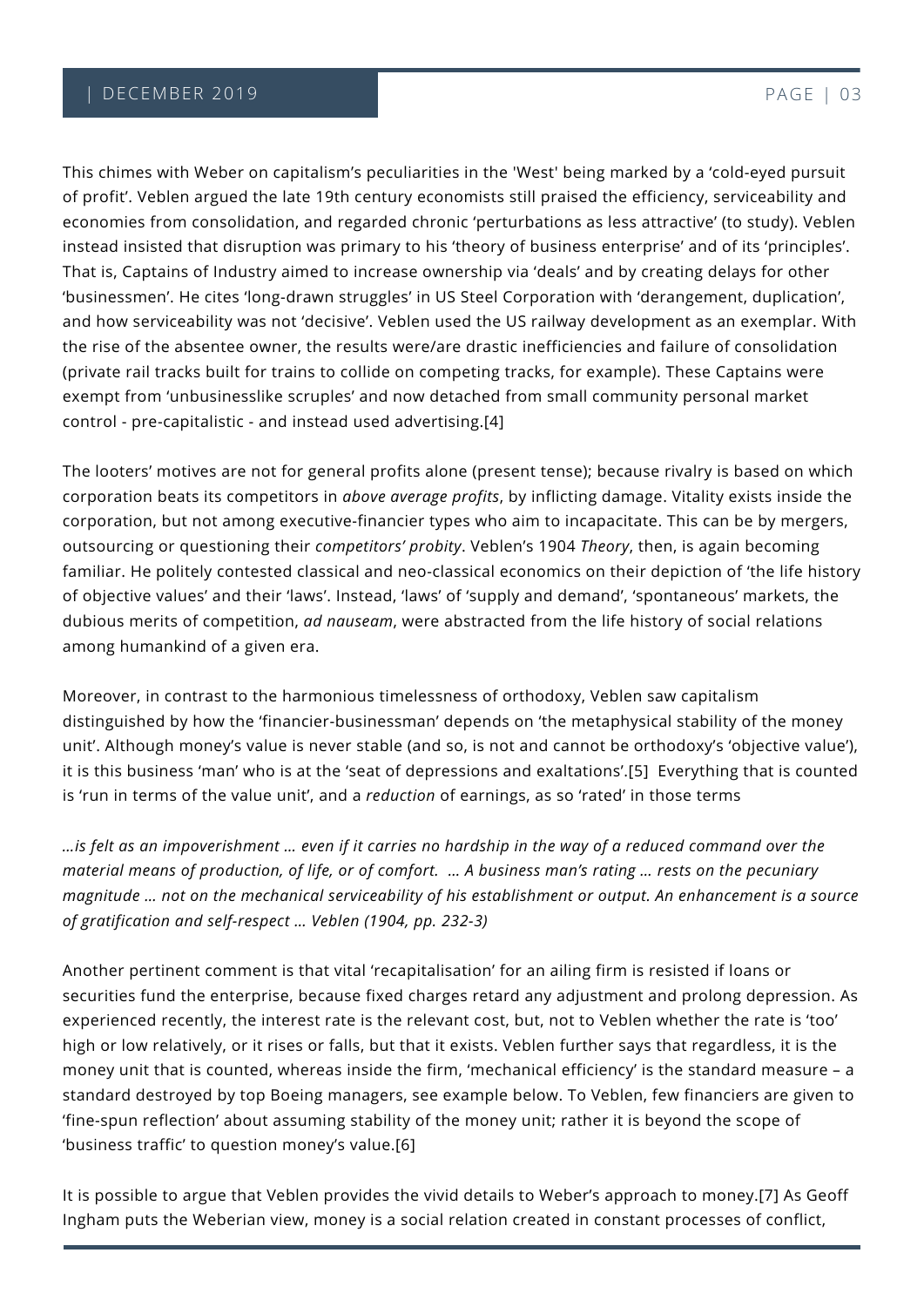As Geoff Ingham puts the Weberian view, money is a social relation created in constant processes of conflict, and 'how, or how much money is created has no one solution and whichever is gained comes through struggle which gives money value'. Whereas Weber and Ingham suggest the value of money is only decided in conflict ('man against man'), Veblen closely specifies that struggle in specific business 'principles' of disruption, the gains from in-fighting that can 'cripple or accelerate' actual businesses. The 'beliefs' in money's stability, even if disrupted by a teensy amount can create the businessman's 'malady' – to depression (and 'his' money illusion is far more decisive than of workers).

As well, Veblen contrasted his analysis of how 'chronic depression is … normal to business', with Marx's 'discussion of the declining rate of profits and the manner in which [Marx] conceives overproduction, speculation and crises' as arising from the tendency of profits to a minimum'. Not to Veblen who introduces the actors who 'aim to incapacitate' in which 'rivals struggle to inflict or endure the most pecuniary damage'. In contrast to Marx's and orthodoxy's lines, Veblen argued price rises or falls (depressions; booms) are caused usually from circumstances 'extraneous' to 'the industrial process', such as through currency or money inflation. As Veblen says, speculative inflation is 'least useful' except to business-financiers through keeping up prices; to adding to 'aggregate wealth' – not to improving efficiency at all. Later he cites Hobson on under-consumption and argued 'palliatives' (Hobson for higher wages, and 'taxation on "unearned" income') are unlikely when 'business interests' are able to influence public policy heavily. Veblen's own interest in 1904 is what 'overproduction' or 'underconsumption' means for business and whether business 'habits of thought' give cogency to it in a 'concretely real state of affairs'. His lengthy discussion of advertising also undermines arguments about falling rates of profit or the 'real' economy, because prestige items for conspicuous consumption are not impacted, and nor are pharmaceutical goods notably when specious claims are made.[8]

I think one can argue that as an alternative to Weber's concept of the 'iron cage' of capitalism and its bondage to a huge economic cosmos, in which we are doomed until the last ton of fossil fuel is burnt, is Veblen's equally bleak way of characterising the contents or producers of the iron cage: of 'rationalisation' disrupted inside firms. Efficiency is not a pecuniary aim nor, I agree, is ecological protection (mere 'externalities'). Manager-financiers are highly active in an irrational sense to enterprises (like crippling them and/or not recapitalising) and only social democratic governments can loosen the iron cage and, moving along, somewhat in the Bretton Woods 1944 agreements.

Douglas (in 1997), to inherit 'a notoriously dysfunctional product line from the corner-cutting ma<br>gurus.' Other engineers saw how 'the collision of deregulation and Wall Street' created inevitable Bretton Woods, weak though it was (care of the US Fed), did not even touch Wall Street, and the City of London was always resistant. Since the 1960s, American firms' business-financiers regained global power to withdraw efficiency and squeeze corporations in counterproductive ways, as Veblen put it long before. President Kennedy relaxed the *90 per cent* progressive top tax rate, although not *carte blanche*, since the cut was conditional on corporates investing. Today there are no conditions. For instance, Boeing's association of engineers (as it were) deteriorated after Boeing bought McDonnell Douglas (in 1997), to inherit 'a notoriously dysfunctional product line from the corner-cutting market tragedies.[9]

What led to such inefficient, finally scandalous financialised corporations? Banks had evaded controls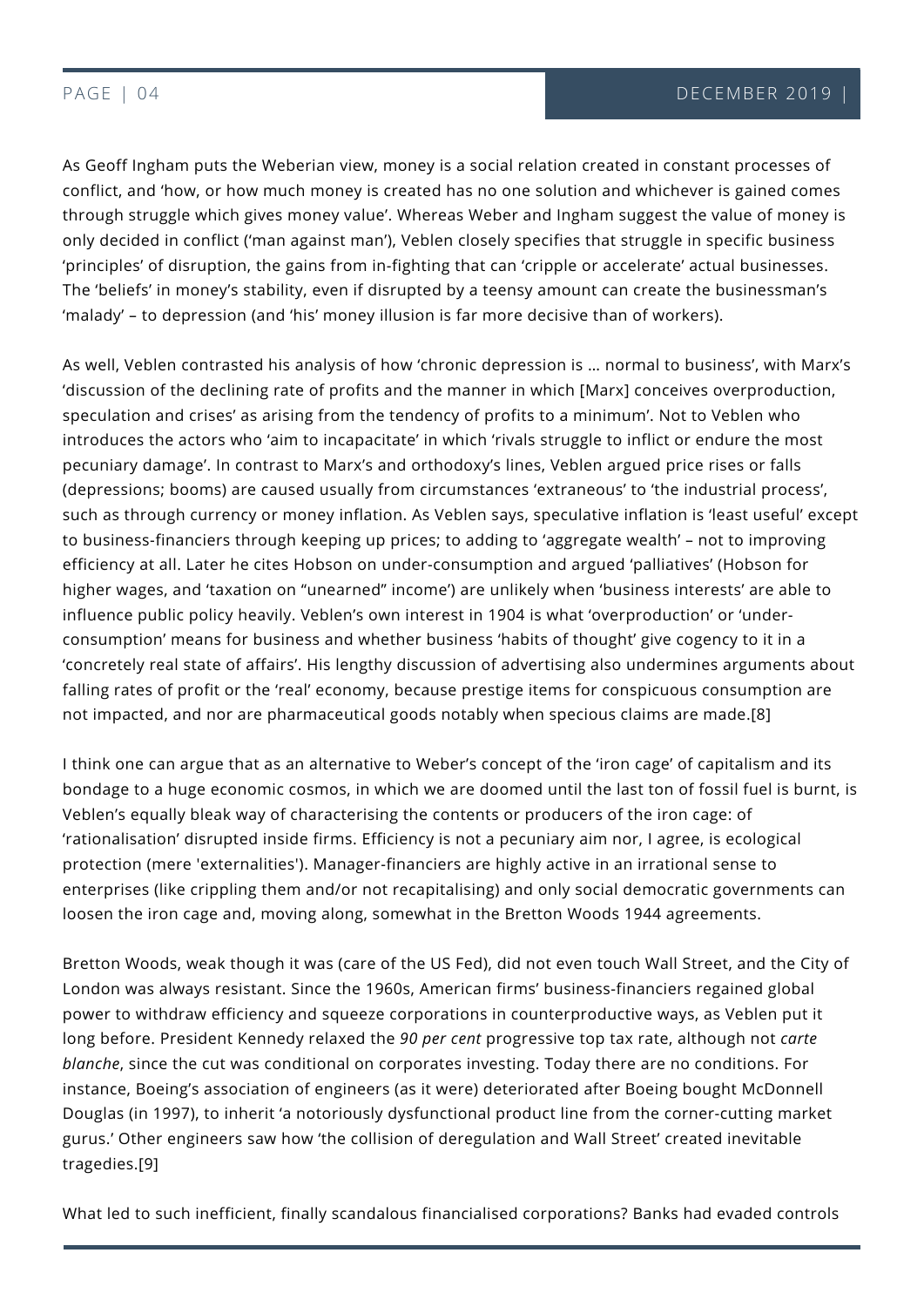### | DECEMBER 2019 PAGE | 05

through the post-war Eurodollar markets. To Ingham, banks' profits are from a franchise and licence to produce credit-money that are 'based on the central bank/state underwriting' their enterprises and overall backing to banks' ability 'freely to determine the rate of interest' on the loans they create. Banks can 'maintain at least the appearance of performing the basic functions that enable investment in production, efficient exchange and adequate levels of consumption to take place' and be thus free to exploit 'their unique privilege'. But banks are not doing any positive things today; instead hoarding and repairing their balance sheets; *smoothing* the earnings of corporations for gain.[10]

Problems mount up from Hayekian prescriptions to enforce freedoms of private property, contract and licence laws, and unregulated banking. Central banks are only preferred if their 'independence' is under neoclassical government precepts of inflation 'targets' to ensure precarious employment levels and defend a stable money unit. Debt-deflation is regarded as a 'cleansing' process whose duration must not be halted by social justice policies, regardless the suffering of populations. In 2010, President Obama was stymied most of all by the threat of bond vigilantes working for banks to control state debt. A Friedman-type monetarist said the interest and exchange rates 'at which the market will willingly hold the government debt and money' was the primary concern.[11] In Veblen's analysis of depression, any reduction of firms' earning capacity will prove catastrophic because of the large consolidated firm and its complex interstitial relations. Only war, with speculative inflation, or colonization and other 'wasteful' expenditures can maintain some prosperity but if it slackens there is usually a crisis of some sort. Veblen noted 'prosperity now means, primarily, business prosperity; whereas it used to mean industrial sufficiency'.[12]

I have stressed today's central banks pursue a politics of the 'absurd'. The *bravest* refuse to accept monetary policy is the sole means for coping with a depression (rather fiscal-public policy, unknown in Veblen's day, and again forbidden in Anglo-America and the Eurozone). Some central bankers insist (like Veblen) financier-banking sectors prefer *weak economic activity* and refuse to invest in new projects, notably those to combat global warming and provide safety.[13]

### **The Crash Course of Boeing**

Of many contemporary cases that resemble Veblen's, Boeing 737 MAX is the stand-out production case in aircraft; and with airline firms, US Southwest lucrative no questions asked deals with Boeing. BA's decline into financial manoeuvres and Qantas versus Virgin Australia, are also illustrative. The Boeing case is analysed best in what I see as a carbon copy of Veblen's on railways, in *The New Republic* (2019). [14] Aircraft have not been a new product to financial markets for decades; that was a time when passengers needed luring onto what were still fairly dangerous aircraft. After that, the only gains to be made were in speculating on stock values, no longer in worrying about passengers' safety, or the firm's survival.

A Boeing 737 MAX in October 2018 and, in March 2019, another crashed with the deaths of all on board. Back in the 1990s, the engineers and physicists *inside* Boeing corporation had warned about what was happening.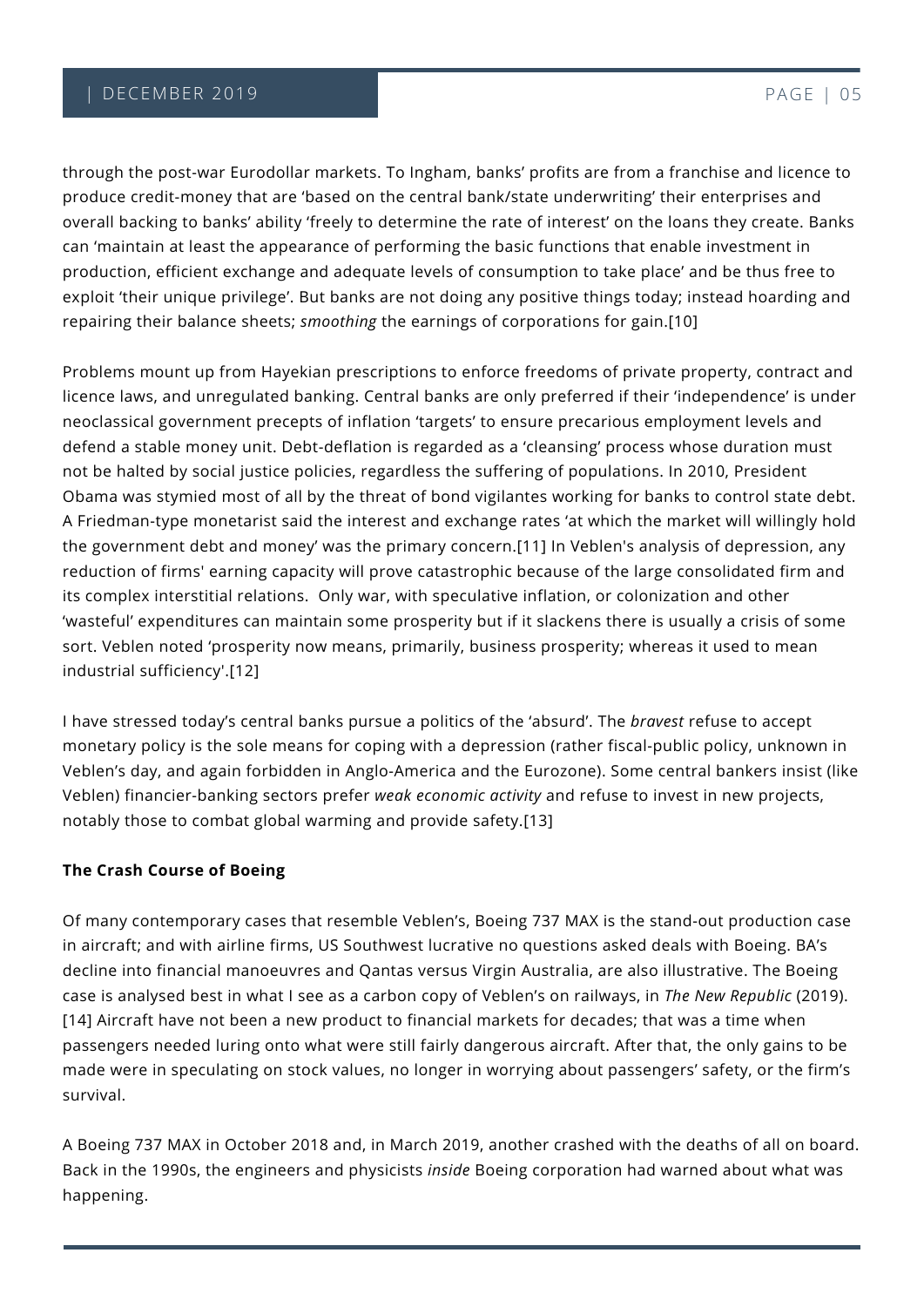*[One physicist] didn't previously imagine Boeing's brave new managerial caste creating a [737 MAX] problem as dumb and glaringly obvious as MCAS (or the Maneuvering Characteristics Augmentation System) …. he worried about shrivelling market share driving sales and head count into the ground, the things that keep post-industrial American labor leaders up at night." [And] back in 2002 he'd compared the costs of a grounded plane [showing it] would dwarf … the minimal short-term savings of another [production] outsourcing …* 

Post-war developments at Bretton Woods, however, gave freedom for mobile capital (Pixley 2018). Using Veblen's separation of the creative, cooperative firm from its manager-financiers, now thoroughly global, there was evidence in 2002 of Wall Street's objections to the physicist's criticisms of Boeing's cost-cutting:

*A Wall Street analyst … cut him off mid-sentence at one of [the Boeing physicist's] presentations: "What you're telling me is that your business is different. That you're special. Well, listen: Everybody thinks his business is different, because everybody is the same. Nobody. Is. Different."'*

This was no different to former robber barons, who understood nothing about industrial enterprises. Veblen said the 'management of industrial affairs through pecuniary transactions, … has been to dissociate the interests of those men who exercise this discretion from the interests of the community'. New managers have 'an interest in making the disturbances large and frequent', no matter the widespread hardship, since they are like bull or bear speculators disrupting enterprises no matter how efficient.

It is possible to argue that post-WWII instituted some controls that were ending by the 1980s, although consumer safety has been a constant battle. Ralph Nader's 'Unsafe at any speed' had car firms improve, [15] but with types like UK PM Boris Johnson aiming to remove EU 'red/green tape', as in the USA and Australia, things look worse. With airline safety, in 1993, GE's notorious downsizing CEO Jack Welch—by then well on his way to becoming 'the most grotesquely lionized character in American business' abruptly fired several thousand aviation engineers with their chief. The results were predictable: The engines failed their tests, often in spectacular fashion.

As the *New Republic* recounts, a Boeing Welch protégé CEO focused on maligning and marginalizing engineers as a class, and airplanes as a business. 'You can make a lot of money going out of business.' Later, just before the GFC, Boeing was facing actual competition, not just financial market ups and downs, but from Airbus, and Boeing's market share had dropped. Executives then demanded new, cheaper models than the esteemed Boeing 777. Huge battery fires resulted from outsourcing the production of the 787.

Learning nothing, a few years later the 737 MAX software was engineered by recent grads of softw<br>coding academies making as little as \$9 an hour, 'part of Boeing management's endless war on the TODAY simulator' deal with [the US] Southwest airlines – a huge purchaser of Boeing, that led to concealment Learning nothing, a few years later the 737 MAX software was engineered by recent grads of softwareunions … The MCAS crash was just the latest instalment in a broader pattern'. There was also a 'no and suppression of designers' concerns to pilots.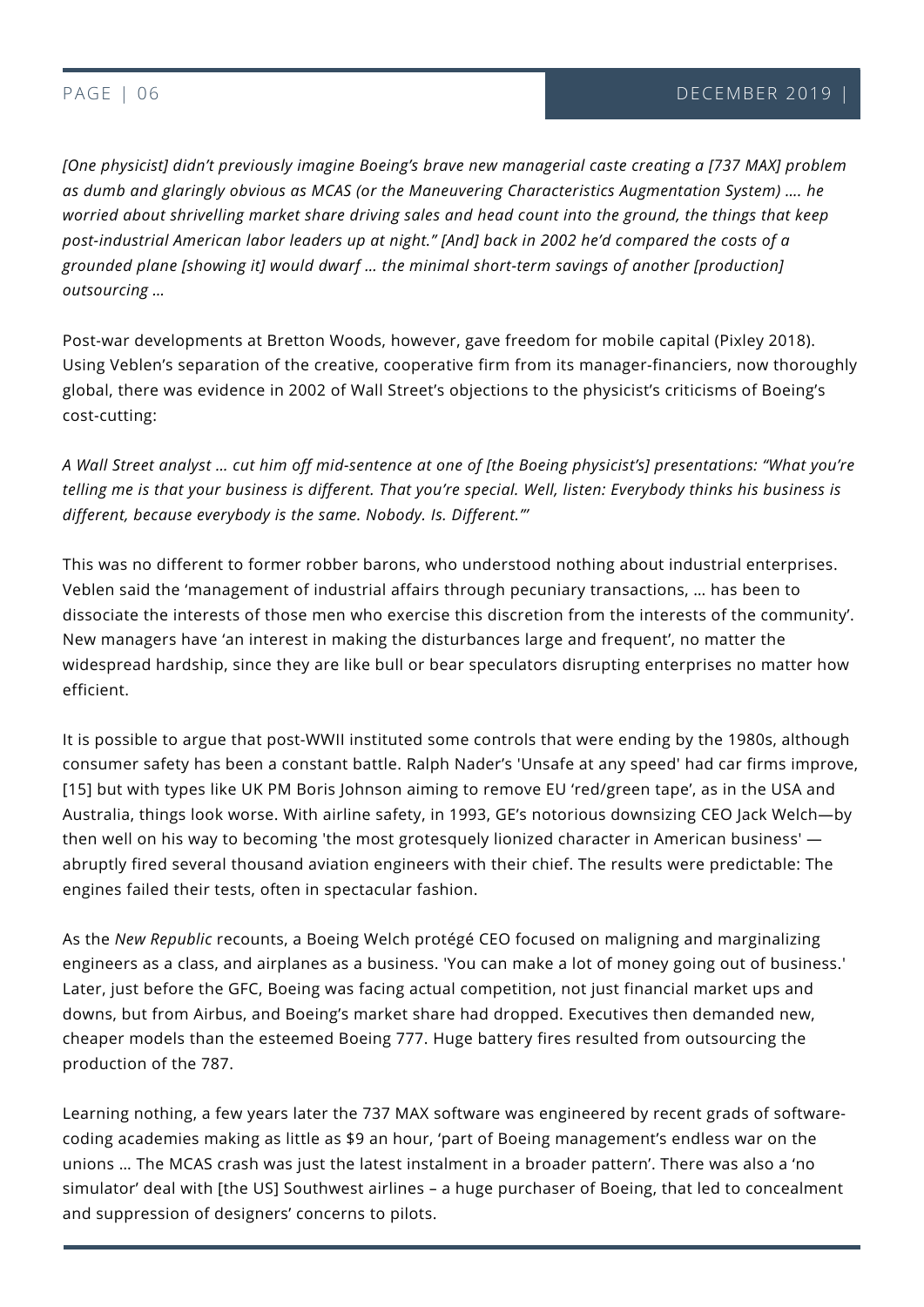Thus, a generation after 'Boeing's initial lurch into financialization, was the entirely predictable outcome of the byzantine process by which investment capital becomes completely abstracted from basic protocols of production and oversight': *The New Republic* author suggests this is an example of 'late stage capitalism' – but Veblen's analysis, and the brief post-war time when 'finance was the servant', show otherwise.

*The mere buying and selling of stocks by outsiders ... is of course a speculative business...But so far as such buying and selling is carried on by the managers of the corporations whose securities are the subject of the traffic, and especially where the securities are bought and sold with a view to the control of the corporations in question and their management for private tactical ends, a characterization of the business as 'speculative' is inadequate and beside the point (Veblen 1904: 165).*

After the two MAX crashes, Boeing disseminated misinformation – via making crashes look very 'complex' and that only US pilots could understand. In fact, the US planes had a 'disagree' light, but that 'extra' mechanism avoided how the plane needed to be 400 feet up to activate 'disagree'. But Boeing's implication was the Indonesian pilots were clueless. When, in March 2019, the Ethiopian Flight went down too, the Chinese authorities and, finally, the weak FAA grounded the MAX. Ethiopian pilots *had* followed override checklist and problems had worsened with 'tweaks' in production.

After the Indonesian crash, the Boeing board spent \$20b buying its own stock; still led by Jack Welch protégés. Initially, Congressional Republicans tried to blame the dead pilots and a 'regime of lax foreign pilot training standards'. They told the American Airlines pilots' union to ignore facts like his charge that Boeing aimed 'to slash research and development spending, lay off half the engineers, or subcontract whole chunks of a plane without designing it first'. A financier who lost his entire family, Paul Njoroge, later laid out to Congress the sequence of 737 MAX orders, ten-figure stock buybacks, and dividend hikes that had dealt out this horrible fate: 'Could that be the reason Boeing did not feel obliged to ground the MAX even after the second crash of the Boeing 737 MAX?' he asked. 'Boeing cared more about its stock price than preventing such a tragedy from occurring again,' and so had begun 'a pattern of behaviour blaming innocent pilots.'

It took 12 minutes for the MCAS to down Lion Air into the Java Sea, and 6 minutes in Ethiopia – and in a later simulation, it took the full force of pilot's and co-pilot's bodies to move the crank. In all, 'Boeing had manufactured a self-hijacking plane' with a cowardly checklist that killed them all faster.[16]

*The New Republic's* above evidence was verified when CEO Muilenburg admitted 'mistakes' to Congress in the week of 28 October. 'Boeing C.E.O. knew about pilot's warnings before second crash' (NYT) of the 737 Max, with by then a total 346 people dead. A pilot had sent messages in November 2016; the regulator FAA deferred to the company, making decisions on how much FAA rules would cost Boeing (not passengers or crew).[17]

US senators lashed out at Dennis Muilenburg, the CEO of Boeing, for 'hiding' the details of the anti-stall system on its 737 Max aircraft which, as we saw, fostered the two fatal accidents that killed 346 people in total.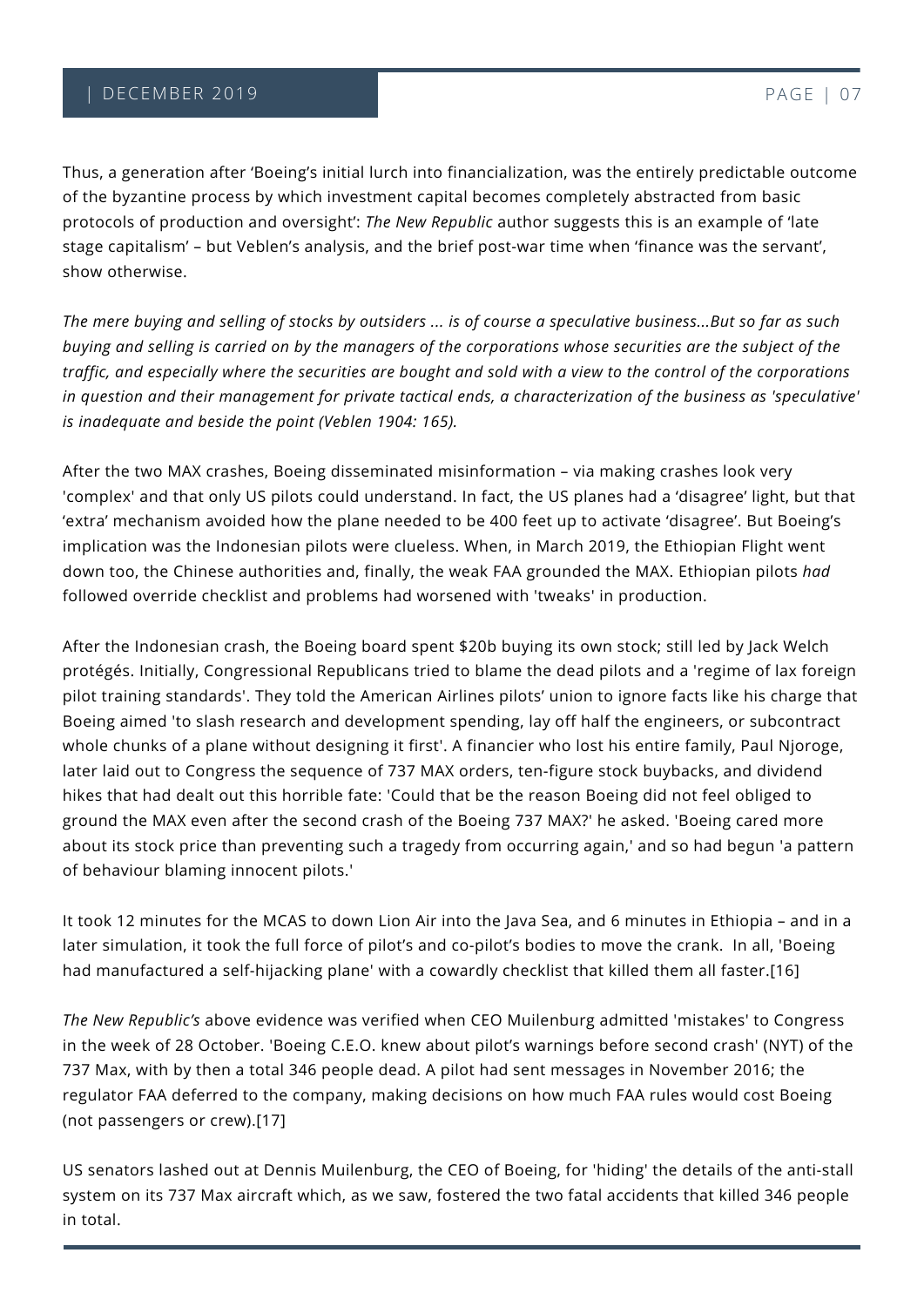It was a 'cover up'; a Democrat Senator said the pilots never had a chance in these 'flying coffins'. Boeing pushed to limit any expensive training for pilots of its 737 Max jet, despite acknowledging that a failure of its anti-stall system could be 'catastrophic' if they did not respond in 10 seconds. In marketing the Max to its customers, Boeing boasted that pilots would not need to train on a simulator to fly the new jet. Emails also show Boeing asked the regulator not to force it to mention its anti-stall system. Mr Muilenburg was paid \$23.4m dollars — a 27 per cent increase on 2018. The compensation included a \$13m bonus: he defended his pay to Congress.[18]

### **Finally:**

Boeing is merely one case in the decades-long idolising of free (financial) markets. How, speaking sociologically, has the social structure changed? Middle class professionals are now proletarianised: not only engineers but university academics, lawyers, accountants are rendered precarious by vast corporations' executives and boards. Key Performance Indicators (KPI) further distance inner financial management from ill-named Human Resources departments, which apply metrics of dubious quality to (dismiss) creativity, nurture and cooperation. These and the now defunct idea of a 'calling' are all unmeasurable.

Meantime former blue-collar workers either have a threat point backing their work, like plumbers who are far more independent, fairly highly paid and focus on tax perks. Other workers are replaceable and wage theft, ordered by senior management has risen markedly. Many of these workers have a calling too (caring for patients and serving grocery customers in a kindly way). Australia's largest grocery chain spent 10 years underpaying possibly 6000 or more workers; one outcome of Australia's Royal Commission into banking 'misdemeanours' is a large, old bank just charged with breaking moneylaundering laws 23 million times. In Britain there are cases of franchises being granted to financiers, such as 10 years for Thames Water. Carillon was plundered before it collapsed and was kept alive through government contracts and the privatisation logic. Much more can be said, notably about mobile capital.

imposing incompetence. It remains the case that most corporations have nothing distinctive about them, because in the financial world, all firms are interchangeable; financiers need no skills to 'run' any of these firms or institutions such as hospitals or universities. 'Creative destruction', an old spin, is used to excuse asset busts in what might have been viable firms, to dismiss environmental carnage and the steep rise in inequality. It is 'best' if millions suffer a Depression because corporations have 'creatively' improved things. Few know the phrase was used by Joseph Schumpeter in 1911. He disliked Veblen's claims that capitalism was inefficient and entrepreneurs idle profit monitors; or instead, that creativity arose from 'workmanship', use of 'accumulated wisdom' and social knowledge. But Schumpeter had a corollary of "destruction without function", with the only aim of destruction being pecuniary gain for the 1% via

221:1 worker on minimum wages. There is no market in corporate salaries, lone shareowners do not control them and rarely is there long-term investment by banks. 'Business' invests for profit; a claim on earnings. The 2019 US CEO pay, not counting share options, is control them and rarely is there long-term investment by banks.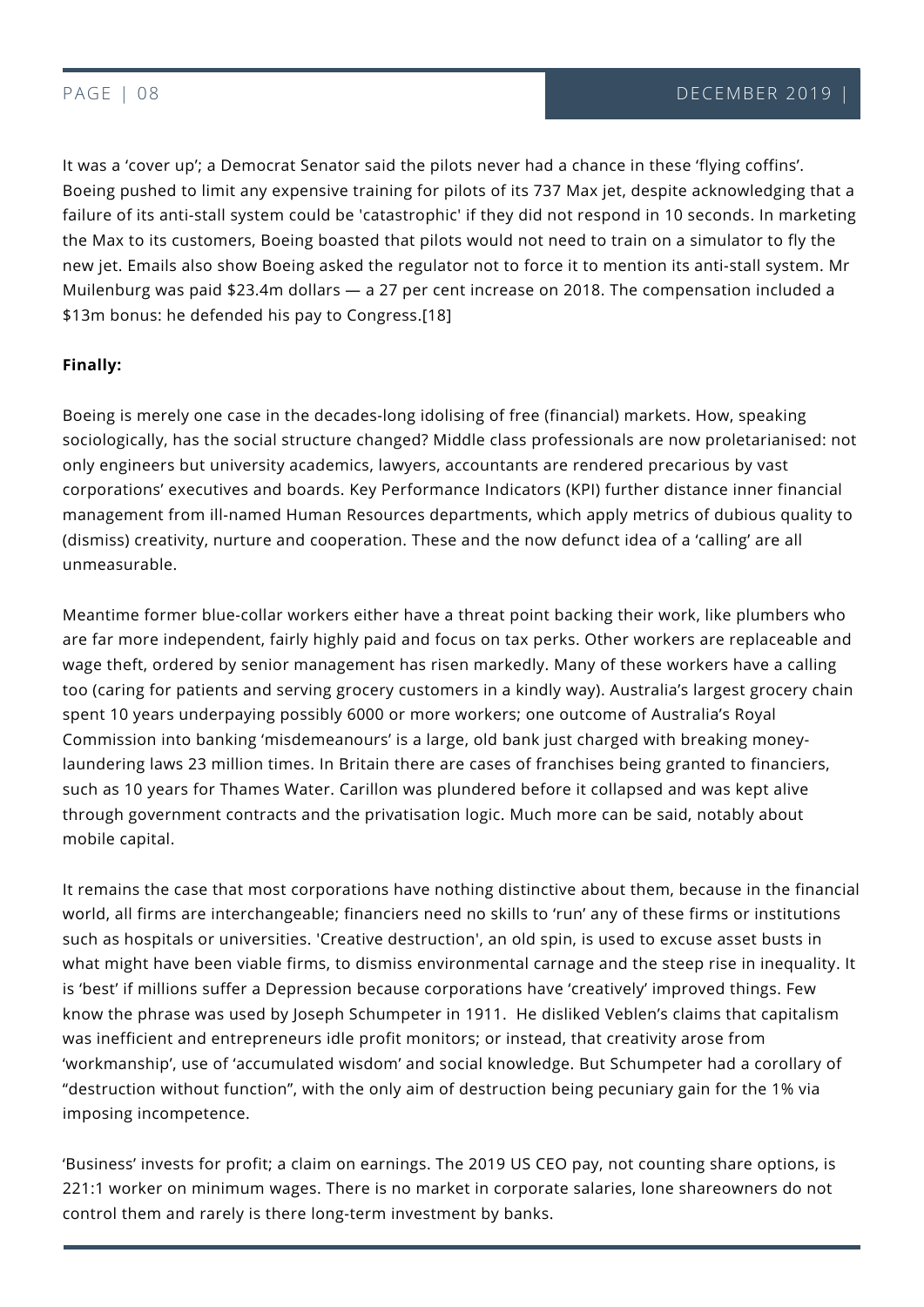Banks need the low paid to *borrow* (NINJA loans e.g.), exemplifying lazy dependencies of the powerful on the weaker. Modest investors are blamed for *lacking wariness* (caveat emptor rules) and middleincome earners are rendered redundant at the flutter of a KPI metric. Restraining logic sets aside wreckers with only spoils to show.

In Australia, any challenges from the Labor Party were dubbed the 'politics of envy' and 'unfunded empathy'. As Veblen said 'preaching' the virtues of thrift and 'prudence' has 'no appreciable effect' and now, like elsewhere, these sermons shout down social democratic policies aiming to curb destruction. Pecuniary power-and-control motives are not empathetic. But effective New Deal investment – and controls *believed* to be useful – show the current state of affairs could be otherwise. This would offer widespread benefits and, given demands for urgent climate policies and wage increases, many prefer the logic of this extended view. I don't doubt hostile resistance from the demagogues of the ascendant authoritarian Right.

Firmly applied taxes and restraints on top business-financiers aim not to increase tax revenue per se (soak the rich) or pretend to soften iron consciences. Controls, however, enforce the law and stiffen laws against white collar crime; also slow down asset inflations, crashes and executive incompetence. J.K. Galbraith remarked of the 1980s – so like the 1890s of Veblen's day – that 'Convenient Reverse Logic' had returned.[19] It starts at 'the preferred remedy' not with diagnoses of despair of low pay, redundancies, malnutrition. Preferred remedies should not 'involve a painful transfer of resources from the affluent'. These attribute poverty to how 'the poor lack motivation' because they are 'already unduly rewarded'. Things are opposite for 'the rich'. They 'have not been working because they have too little' income and 'envy' only worsens conditions for the 'poor'. Workers must be 'mobile, interchangeable, distributable'; also losing the 'trade union spirit' given the US courts reject unions.[20]

The second excuse is the 'One per cent' on unjustifiable wealth cannot possibly bring in 'enough' tax revenue. Perhaps not, but to reiterate, taxes aim to control feckless business-financiers from souldestroying. No one is stopping their seeking *proper, useful* jobs – engineering; physics; public design – just reducing gambling choices. Pump and dump tactics; shorting treasury bonds; or bull-bear activity are leveraged 'legal' looting. Margin loans are bank advances to stock traders and wealthy gamblers. The danger is that when stocks collapse, banks 'call in' margin loans first, leading, as on Wall St 1929, to speedier downhill spirals as traders sell if they can. When the US Fed raised the 'margins' required *before* loans are made, it reduced fire sales: in the late 1930s to post-war, the Fed took these requirements even up to 100 per cent. Other asset requirements modernise the limits:[21] most countries need legislation. Taxes and shifts in the labour: capital ratio could side-line bullies to a gated playground: indeed, the shortage of 1950s playboys and girls unable to meddle with more than the ski slope could be expanded and amuse us bystanders.

And yet, self-justifying misconceptions and self-deceptions are difficult to turn around. The first is that progressive taxes 'pay' for social justice programmes. *Sovereign* governments can *easily* spend cautious money into existence.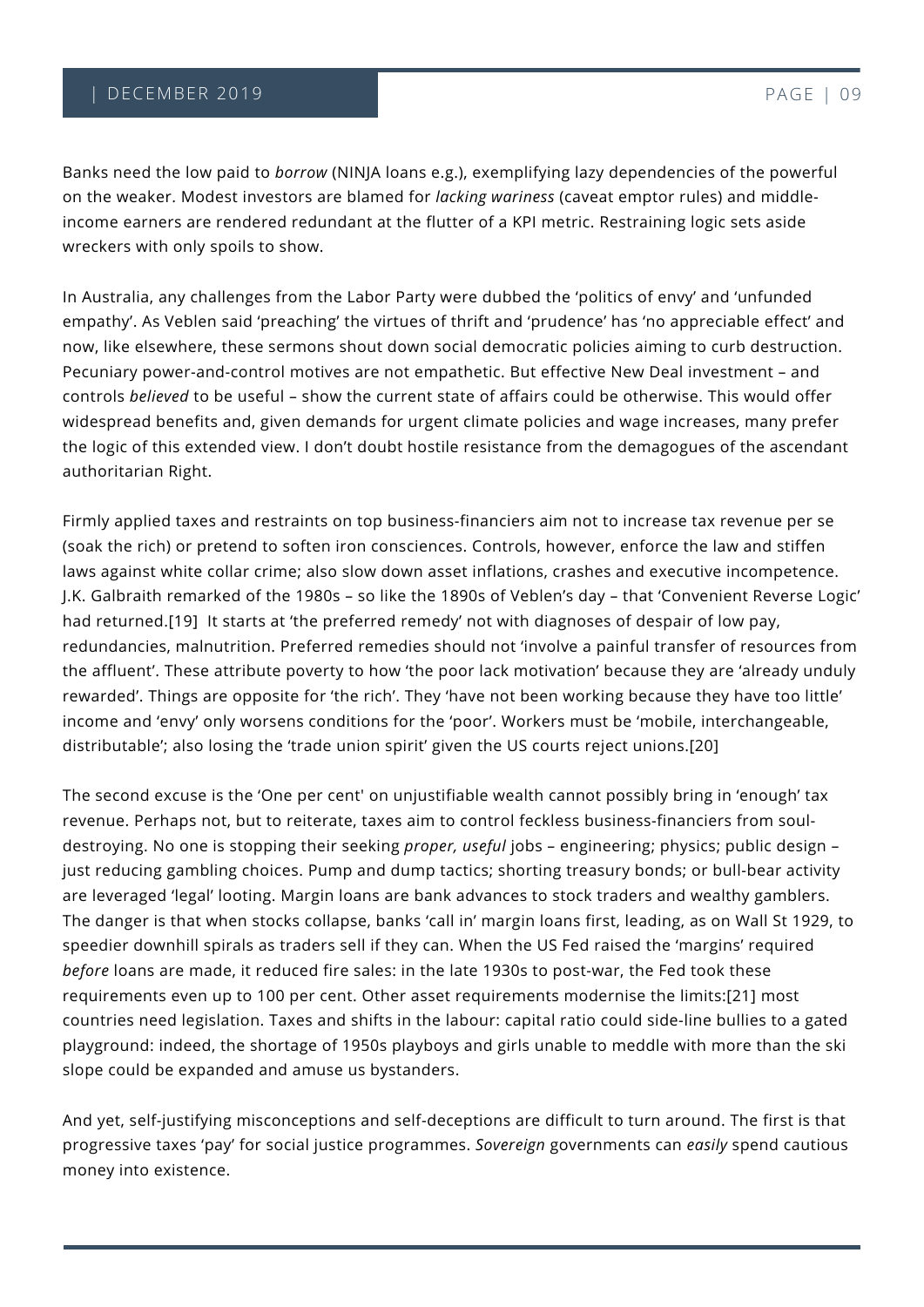TODAY

But they cannot manage the despoliation and asset stripping *caused* by Anglo-American governments' craven 'light touch' on financial markets, executive-run corporations, agribusiness, private equity and building industries. Taxes and controls on destructive gambling that plays away so many lives are logical.

Such interventions could restore the skilled, creative and cooperative corporations and institutions and save them from the new robber barons. With greater respect for all who play an honourable role, the hateful proletarianisation of racism and despicable treatment of those not able-bodied adults – children, disabled and frail – could reduce. And passengers, patients, students and clients could be cared for professionally and responsibly.

*Jocelyn Pixley is a Senior Research Fellow at the Global Policy Institute (GPI) in London, and Honorary Professor in Sociology at Macquarie University Sydney.*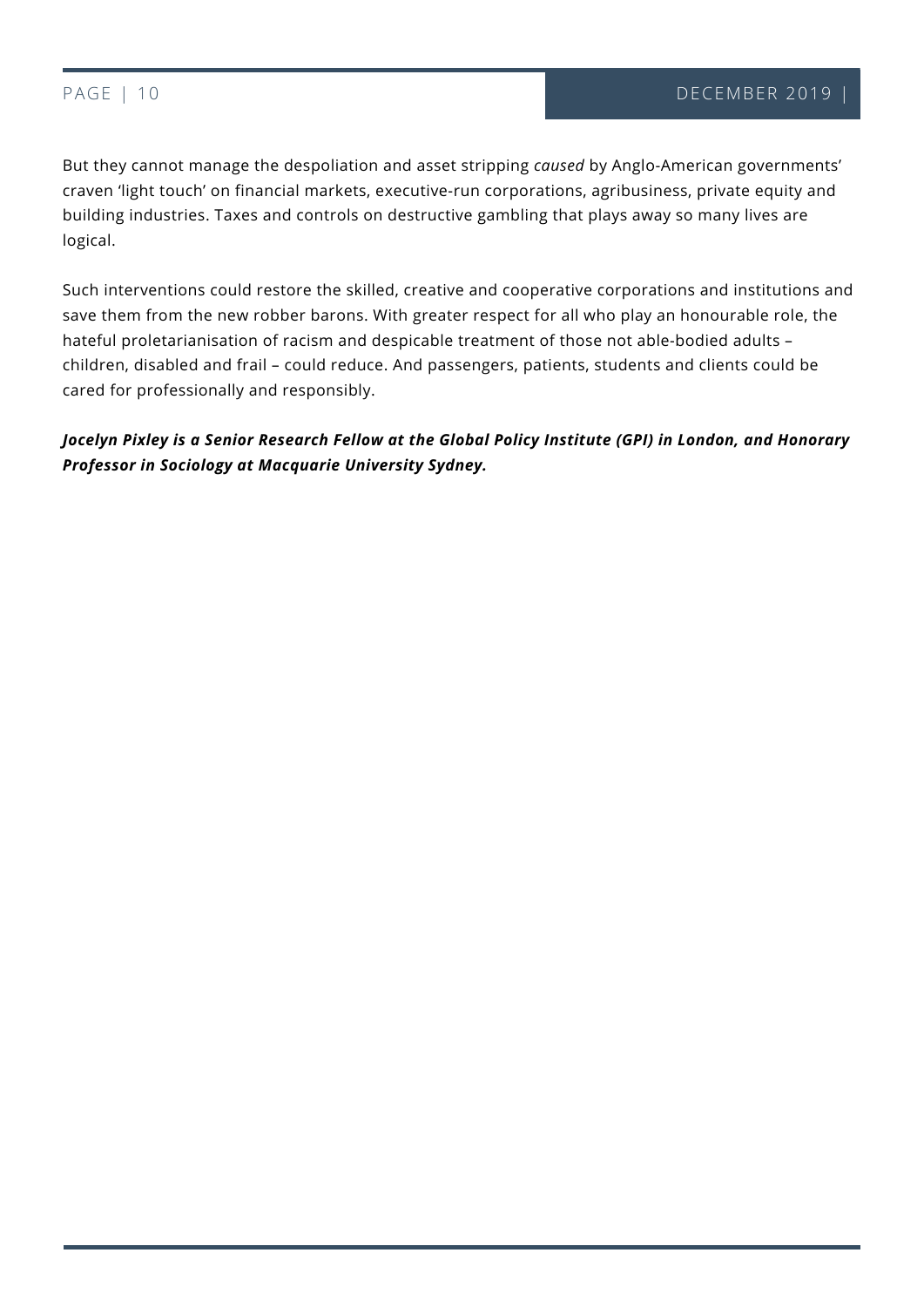## **Endnotes**

[1] Veblen, T. 1904. The Theory of Business Enterprise. New York: Charles Scribner & Sons: on 'advantageously' p. 157; on immaterial, p. 176. Veblen's use of 'man' is only marginally outdated. There is no space to list our worthy analyses of corporations and banks, but we'd save time by starting with Veblen.

[2] Veblen *op. cit*. p. 314, on pecuniary; my recent short piece on Australian banks http://johnmenadue.com/jocelyn-pixley-the-coalitions-terms-on-haynes-commission/

[3] Veblen (1904 pp. 23-4; on Britain, see Pollard, S. 1965 The Genesis of Modern Management London: Edward Arnold. Weber also discussed the 'putting-out' system. Britain and Australia had long given up small-scale farming (the USA not until the 1930s: Pixley on Britain from enclosures and 'empire', Australia to large-scale agribusiness; both countries had substantial service sectors, Australia with greater state-owned development than the USA or UK, in ports, railways, telegraphs, as did much of Europe. See Pixley https://www.cambridge.org/au/academic/subjects/economics/finance/central-banksdemocratic-states-and-financial-power?format=PBv

[4] The leading Weberian scholar Sam Whimster singles this out: Whimster, S. 2019 'Economics and Society and the Fate of Liberal Capitalism' in The Oxford Handbook of Max Weber, edited by Edith Hanke, Lawrence Scaff, and Sam Whimster. (OUP Online); Veblen 1904 pp. 31-43, on Captains of Industry.

[5] Veblen *op.cit.* 1904 p. vi, p. 20 and p. 238). Also see Veblen, T. 1899 'The Preconceptions of Economic Science: II' The Quarterly Journal of Economics, 13, (4) July pp. 396-426

[6] Veblen, *op.cit.* 1904 pp. 231-2; but Schumpeter, J. A. 1954 History of Economic Analysis NYC: Oxford University Press, castigated Veblen for implying capitalism is inefficient, even when granting him a top role among economists. Veblen notes firms may not be leveraged but, in either case, low or 'negative' interest rates are unlikely to 'cure' business-financiers' lack of confidence. And central bank QE – really only a massive expansion of central bank lending normally done – only redistributes upwards for 'speculative inflation' as Veblen calls it.

[7] See Ingham, G.K. 2013 'Reflections' in Pixley, J. F. & Harcourt, G. C. (eds.) Financial crises and the nature of capitalist money. London: Palgrave Macmillan p. 320. Not that Veblen's voluminous German references stressed Weber whose major economic sociology of the firm only appeared in 1921.

[8] Veblen op. cit. 1904 p. 33 on rivals' struggles; pp. 234-6 on Marx cf. Veblen on a 'deplorable' chronic trend p. 33; and pp. 214 and 257 on Hobson; and on advertisements pp. 55-6

[9] See Pixley op. cit. 2018 Central Banks, on Bretton Woods; on Boeing https://newrepublic.com/article/154944/boeing-737-max-investigation-indonesia-lion-air-ethiopianairlines-managerial-revolution The Max was no 'accident'.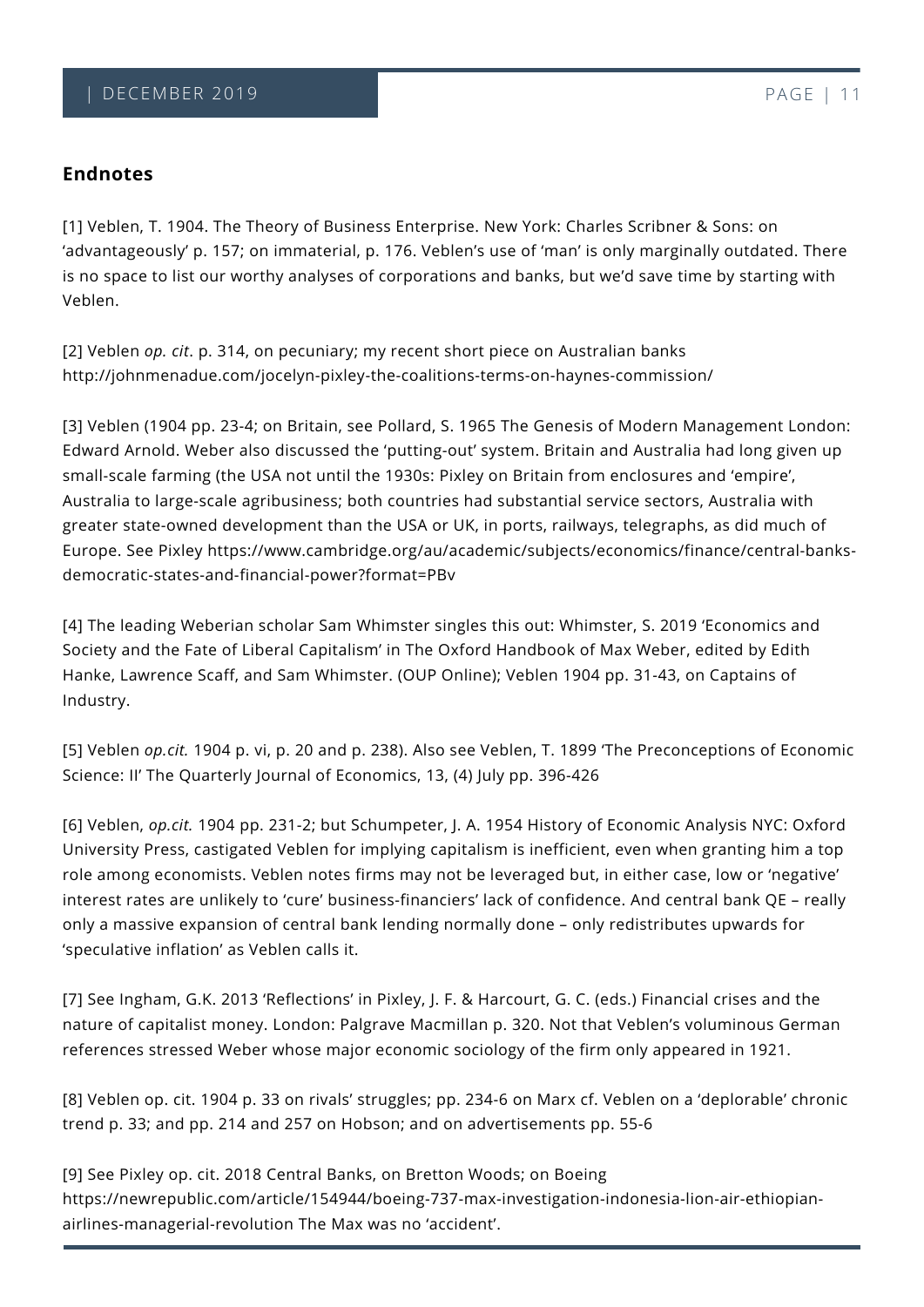[10] Ingham *op. cit.* 2013 p. 310.

[11] Citing Allan Meltzer against Obama, who assumes this is 'new' in Pixley (2018 p. 388). See my Chapter 6 (2018) on the 'inflationist' allegations, and Friedman's unproven charges that postwar economists sparked inflation to maintain employment (cf. Phillips rejected his own curve). My evidence shows as much postwar concern about inflations (in plural) as deflation.

[12] On disturbances Veblen *op.cit.* pp. 31-4; on war pp. 251-2; on changes from 'sufficiency, p. 178 also pp. 256-57

[13] Of note, (Pixley *op.cit.* 2018) it was not until 1913 that the US Administration taxed income. See also on the brave RBA.

[14] https://newrepublic.com/article/154944/boeing-737-max-investigation-indonesia-lion-air-ethiopianairlines-managerial-revolution

[15] Veblen 1904: 28-30 on disruption. In a further tragedy, Nader's grandniece was killed with everyone on the Ethiopian Boeing MAX.

[16] Maureen Tkacik 2019 'Crash course: How Boeing's managerial revolution created the 737 Max disaster' The New Republic, 18 September. She cites how Indonesian Lion Air pilots fought 'the beast' 22 times.

[17] Reported in The Guardian 30 October, also, in *NYT* Oct 29, 2019, title above, and also on Boeing *The Atlantic* and *New Yorker*, not cited.

[18] See the FT 29 October 2019; and https://on.ft.com/2PKDxsk 'Documents show Boeing pushed to limit pilot training for 737 Max' by Stacey, K and Hollinger, P. FT October 31, 2019.

[19] Galbraith, J. K. 1986 A view from the stands. Boston: Houghton Mifflin Co. JKG also greatly admired Veblen's wit.

[20] Veblen *op. cit.* 1904 on thrift, p. 325; on workers' conditions see pp. 326-7

[21] Palley is cited in Pixley op. cit. 2018.

TODAY